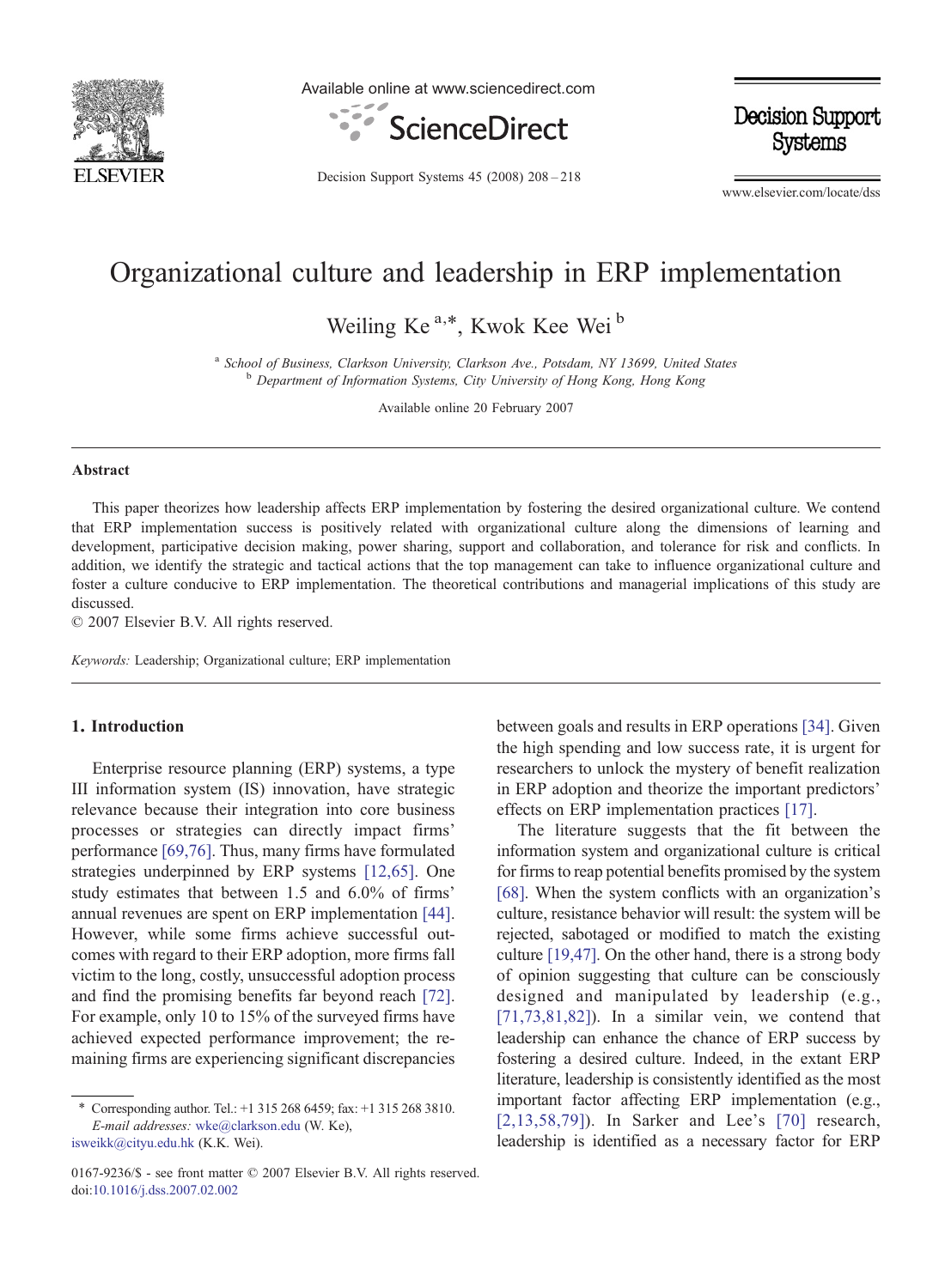implementation success. However there is no study on the mediating role of organizational culture in the relationship between leadership and ERP implementation success, though these factors are highly correlated [\[1\]](#page--1-0).

In this paper, we intend to theorize how leadership affects ERP implementation through fostering the right organizational culture. We do not attempt a comprehensive or exhaustive discussion here. Rather, we offer initial direction and propositions to spur research efforts. In particular, we study the dimensions of organizational culture relevant to ERP implementation, i.e., learning and development, participative decision making, power sharing, support and collaboration and tolerating risk and conflicts. We argue that the success of ERP implementation is positively related with these dimensions of organizational culture. In addition, focusing on leadership at the top management level, we identify the strategic and tactical actions that can be taken to influence organizational culture and theorize how these actions can foster the desired culture conducive to ERP implementation.

This paper is organized as follows. First, we review the literature on ERP, organizational culture and leadership. We then describe the theoretical framework and articulate our propositions on the relationships between strategic and tactical conducts of leadership, organizational culture attributes and ERP implementation success. At last we offer some concluding thoughts.

## 2. Literature review

#### 2.1. ERP systems

ERP systems have been defined as comprehensive, packaged software solutions that integrate and automate many of the business practices associated with the operations or production and distribution aspects of a company [\[21\]](#page--1-0). By integrating business processes across the organization through a centralized common database, ERP differs from earlier IS in its capacity to disseminate real-time information and increase organizational agility [\[46,69\].](#page--1-0) However, this large scale of integration makes ERP implementation a highly complex and inter-dependent task [\[74\]](#page--1-0). Also, ERP systems are commercial packages that are purchased or leased from software vendors. Their life cycle is different from that of traditional IS, and adopting organizations sometimes forgo or curtail the analysis of current information requirements and business processes. As a result, ERP systems may not fit the organization's idiosyncratic needs. In addition, embedded in the ERP packages are best business models that their designers

believe to represent best practices. While ERP systems provide the organization the windows of opportunity for strategic changes, these systems' deployment requires large-scale human and organizational changes.

ERP systems impose great challenges on the adopting organizations. They require substantial material and managerial resources, a redesign of business processes and patterns of work flow, and a process of mutual adaptation of the system and organizational structure. In addition, ERP implementation involves many employees and external parties — the project manager, project team members (employees from various business units), internal IT specialists, vendors, and consultants [\[46\].](#page--1-0) It also includes multiple tasks software configuration, system integration, testing, data conversion, user training and system rollout. Due to its complexity, the outcome of ERP implementation is a dynamic concept, consisting of multiple dimensions business index (e.g., ROI), operation metrics (e.g., labor costs, orders shipped without errors) and information capability (e.g., information quality, user satisfaction with information) [\[41\].](#page--1-0)

#### 2.2. Organizational culture

Organizational culture is defined typically in terms of the way people think, which has a direct influence on the ways in which they behave. For example, recognizing that culture manifests itself in terms of behavior and espoused values, Schein [\[71\]](#page--1-0) suggests that the essence of culture lies in the set of "underlying assumptions." Similarly, Deshpande and Webster ([\[23\]](#page--1-0), p.4) define organizational culture as a "set of shared assumptions and understanding about organization functioning." The theoretical argument about culture is that it is a complex system of norms and values that is shaped over time [\[71\]](#page--1-0). It is generally understood as the social glue that holds organizational members together and expresses the values, social ideals, and beliefs that members share. Based on these definitions, it is easy to see that an organization's culture exerts commanding influences on how its employees perceive events [\[22\]](#page--1-0) and how they behave [\[7,71\].](#page--1-0)

In particular, organizational culture provides employees a common frame of reference for changes in an organization. When organizations have different cultures, people have different perceptions and interpretations of organizational changes, which affect employees' embracing changes [\[40\].](#page--1-0) Therefore, organizational culture is known to be important for the success of projects involving any organizational changes. Indeed, there is strong support for the importance of organizational culture in innovation